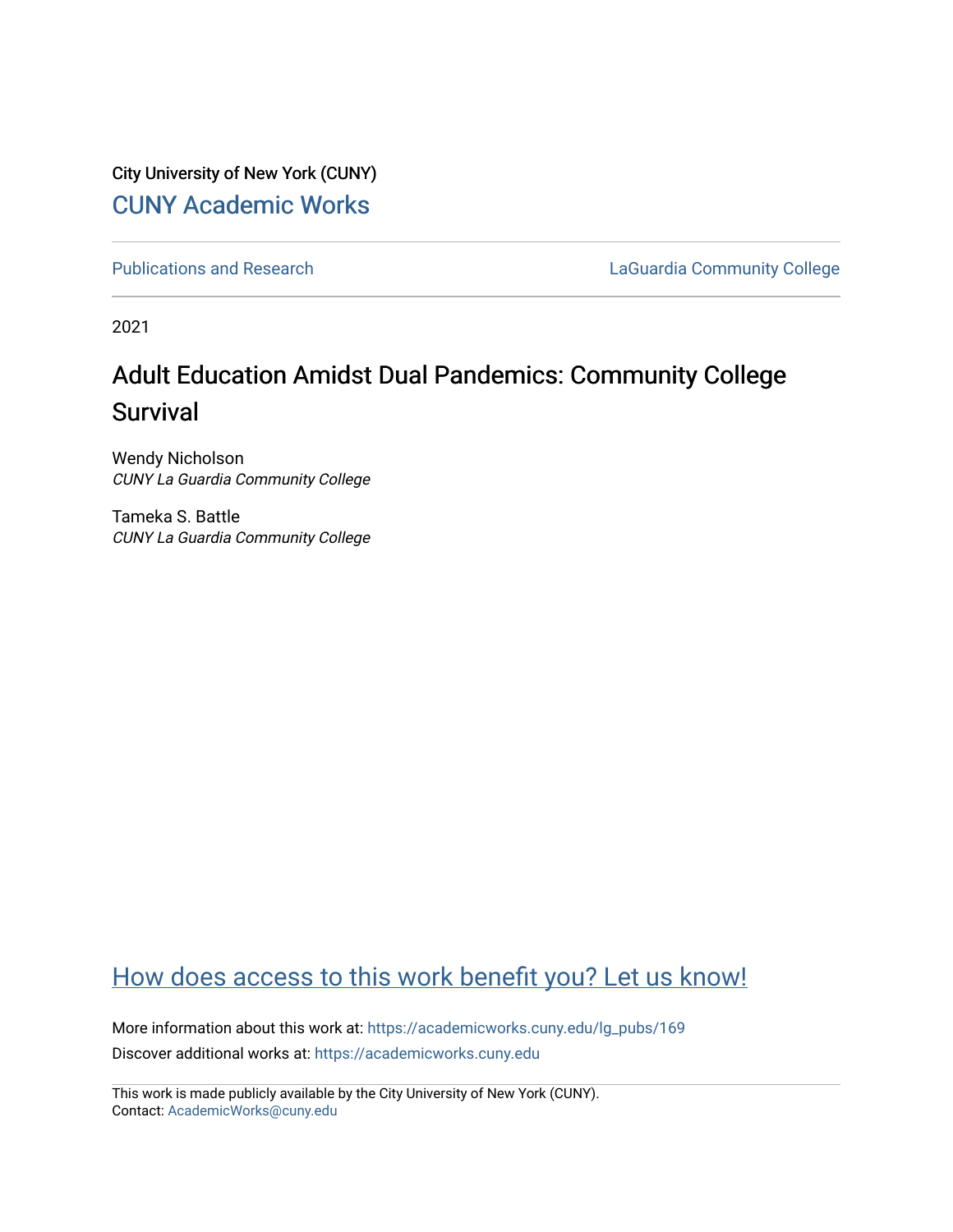

*Research Article*

# **Adult Education Amidst Dual Pandemics: Community College Survival**

**Wendy M. Nicholson & Tameka S. Battle**

LaGuardia Community College

raditionally, community colleges were designed to offer a variety of adult education programs to meet the needs of its myriad student body members (Miller et al., 2016). Cyril Houle (1972, as cited in Brockett & Donaghy, 2005) defined adult education as T

the process by which men and women (alone, in groups, or in institutional settings) seek to improve themselves or their society by increasing their skill, knowledge, or sensitiveness; or it is any process by which individuals, groups, or institutions try to help men and women improve in these ways. (p. 32)

Its foci have included educating recent high school graduates, providing high school equivalency training for returning adult learners, as well as certificate and vocational training programs. Over the past 15 to 20 years, the reputation of community colleges has vastly improved because the caliber of instructors has improved. Many schools now require their professors to have advanced degrees in their chosen fields (Education Corner, 2020).

Based upon this definition, scholarship about adult educators would not only include instructors of adult learners but the learners themselves who engage in self-directed and motivated learning. Who, then, can be identified as an adult educator? For the purposes of this writing, because most adult educators work in a separate division or department, adult educators will be limited to instructors of adult learners at community colleges.

Below, we examine how these field experts, adult educators at an urban community college, cope with and persist in the face of dual pandemics: COVID-19 and systemic racism. We delve into the imminent requirements they faced turning in-person instruction to distance learning platforms at a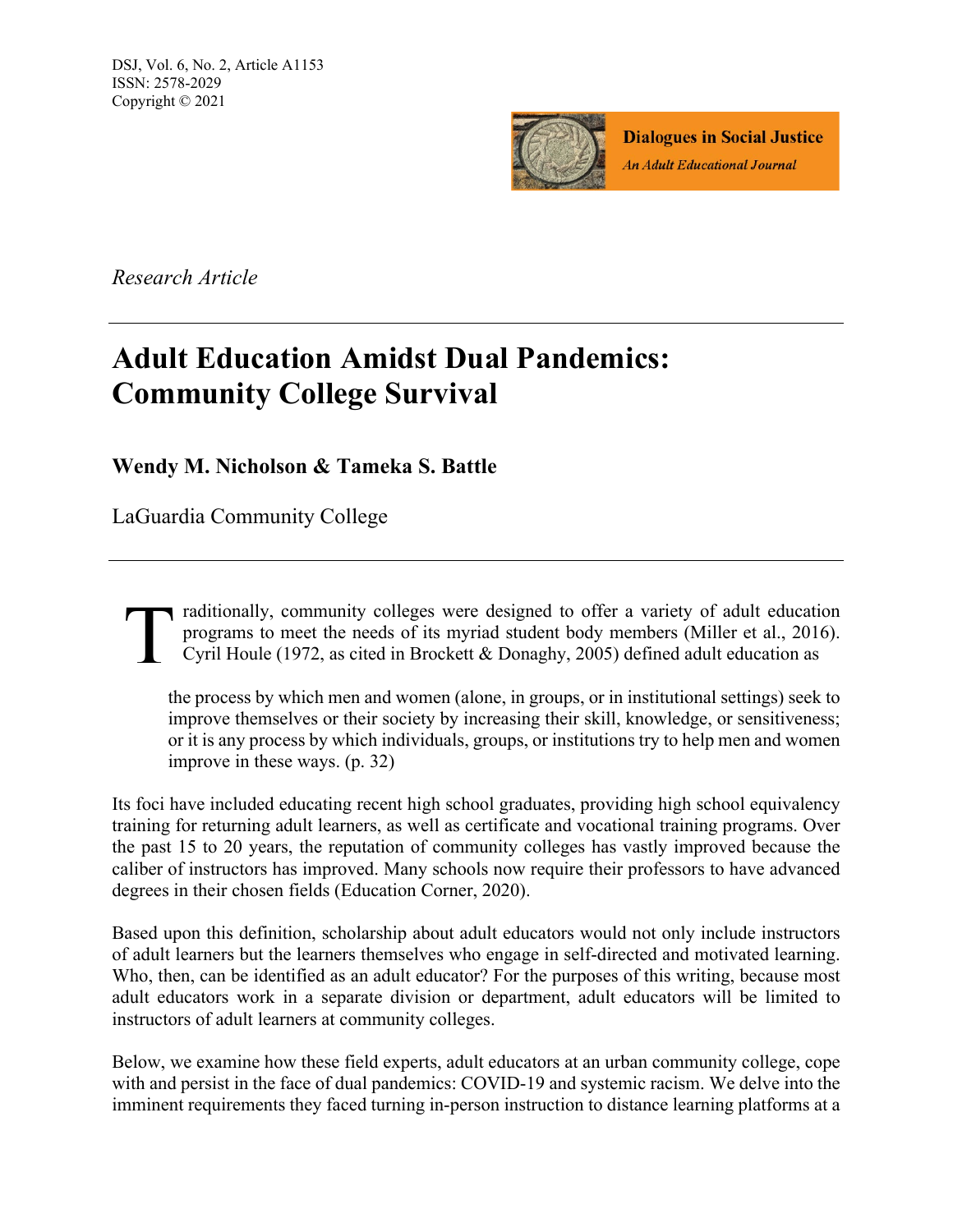moment's notice, how they dealt with claims of racial disparity in doing so, and how the resurgence of racial unrest across the country challenged not only their own values and beliefs but how these events impacted their ability to teach and interact with their diverse students. We also examine their ability to maintain their own wellbeing amidst these major atrocities and provide recommendations intended to help educators (and institutions) simultaneously maintain their mental, physical, and emotional health and continue to educate adult learners in ways that dismantle the inequities borne of systemic racism.

## ADULT EDUCATION PRE-PANDEMIC

Education and learning are fluid activities that occur in various modalities: we learn through our senses both consciously and unconsciously. Advances in technology afford the opportunity to 'research' information from anywhere, at any time. Classroom learning is but one facet of education. Adult learners, some of whom may have been out of the classroom for many years, have additional worries including, lack of confidence about returning to new and different classrooms, use of new and often unfamiliar technology, and adding another area of focus into their busy lives that needs to be managed. Yet, these sources of worry are the very things that can provide positive benefits. Meeting new people, discussing new topics, and hearing different perspectives, learning new skills - especially technological, and honing time management and discipline skills, all contribute to higher levels of confidence, increased mental stimulation, and ultimately, better health outcomes (Ashford University, 2017).

Often, adult learners are seeking new or increased skills, or are looking to increase their income potential; health and well-being are not conscious intentions. What adult learners are seeking is the very aim of education: economic mobility and social adherence, meaning, use of skills and training for societal innovation and advancement (Field, n.d.). The National Coalition for Literacy ([NCL], 2021) indicates that adult learners make up the population of the working poor and job seekers comprising 64% of adults in the workforce with little to no academic skills. Additionally, youth between the ages of 16-24 represent approximately 5.5 million who are either not enrolled in school or unemployed help to make up the population of adult learners when choosing to return to school (NCL, 2021). Community colleges are often the institutions of choice for adult learners because of their vast offerings of degree-seeking, certificate, and continuing education courses and programs. Many adult learners are employed and/or take care of families and the flexible schedules of community colleges allow them to continue to take care of their responsibilities while furthering their education (Pew Research Center, 2016).

More often than not, the composition of educational classrooms, especially for adult learners, is made up of individuals who identify as People of Color (POC), and who are at the lower levels of socioeconomic status (Pew Research Center, 2016). In 2019, the Association of Community Colleges reported that Black and LatinX students represented the largest proportion of community college enrollment in 2017 (American Association of Community Colleges [AACC], 2019). African Americans and LatinX individuals are less likely than their White counterparts to pursue lifelong learning because when faced with maintaining a family and/or economic challenges, most choose work over school. When they do, however, choose educational attainment, they are more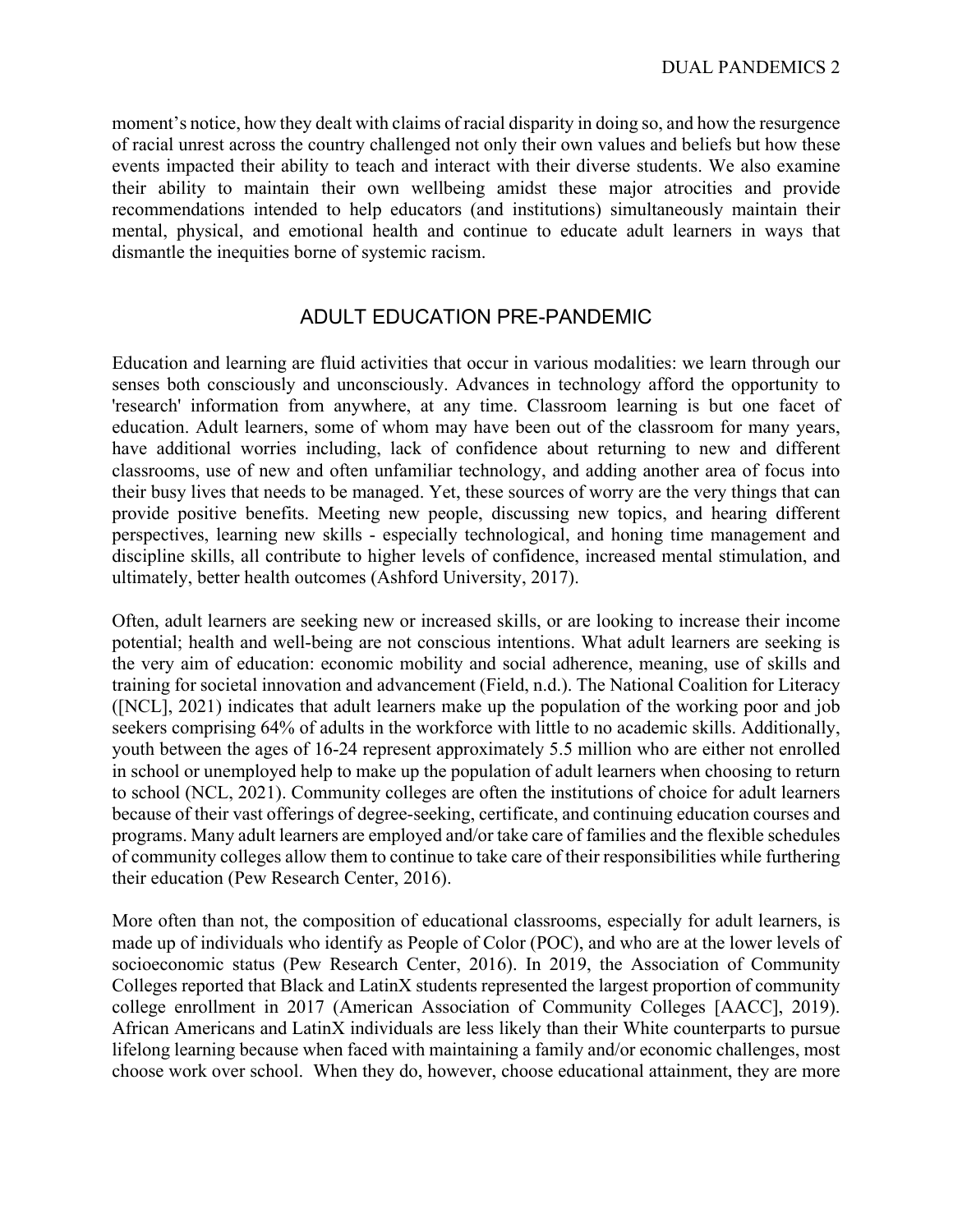likely to look to community colleges and postsecondary adult education (Gandara, 2017; Idoko, 2018; NCL, 2021). In the community college setting, adult educators have the responsibility of instilling in these non-traditional learners a sense of self-efficacy and self-advocacy so that they may achieve the goals and objectives they come to school seeking. One challenge faced by both educators and learners is how to forward this process when individuals vary across demographic identities, specifically race.

*In the community college setting, adult educators have the responsibility of instilling in these non-traditional learners a sense of self-efficacy and self-advocacy so that they may achieve the goals and objectives they come to school seeking.*

Community colleges are uniquely situated, in that their doors are generally open to all, and in addition to offering a broad swath of educational programming, they can tailor their offerings to meet the needs of the adult learners in their community (Tull, 2015). Given this, adult learning populations in community colleges represent a diversity of age, gender, ability, race, and ethnicity (Tull, 2015). This level of diversity presents community colleges with a challenge, as well as an opportunity to promote and cultivate a climate not only of diversity but also of equity and inclusion.

#### Diversity Advocacy

Corinne Community College (3C: pseudonym to maintain confidentiality) is part of a large, urban university system in the northeast region of the US. The institution is comprised of diverse students, faculty, and staff, and yet, has historically been troubled by complaints of bias, discrimination, and microaggression, corroborated by research data about the campus climate and individual experiences (Bing et al., 2020). Questionable decisions about leadership choices, committee membership, and even promotions among faculty and staff have been viewed as continued practice of systemic racism. Heretofore, calls for change have gone largely unheeded. Of late, however, some college administrators have begun to ask for collaborative efforts to be undertaken with leaders among the faculty and staff to help mitigate the thinly-veiled pain and hostility harbored by staff and faculty of color, many of whom have been on the receiving end of racism, discrimination, and bias at the institution.

Some of the school's top leaders are looking for ways to connect with the various groups and voices around campus to promote equity and inclusion. To demonstrate transparency and accountability, the leadership has met with key campus constituents to ascertain the bias and discrimination experienced by marginalized and underrepresented groups; programming has been sanctioned to promote the institution's goal of equity and inclusivity; and strategies and action plans that the college will undertake are being implemented with the intention of righting historical wrongs.

This initiative of diversity advocacy has been the first step in an intentional design to bring together varied voices to address the historic inequities experienced at 3C and is necessary if the institution is to be successful in its efforts to maintain a diverse, equitable, and inclusive environment. According to Bing et al. (2020), "diversity is not just about the numbers; inclusion is not just being around different people; rather, the intentional integration of variegated thoughts, histories, and traditions that provide nuance to educational environments is paramount" (p. 99).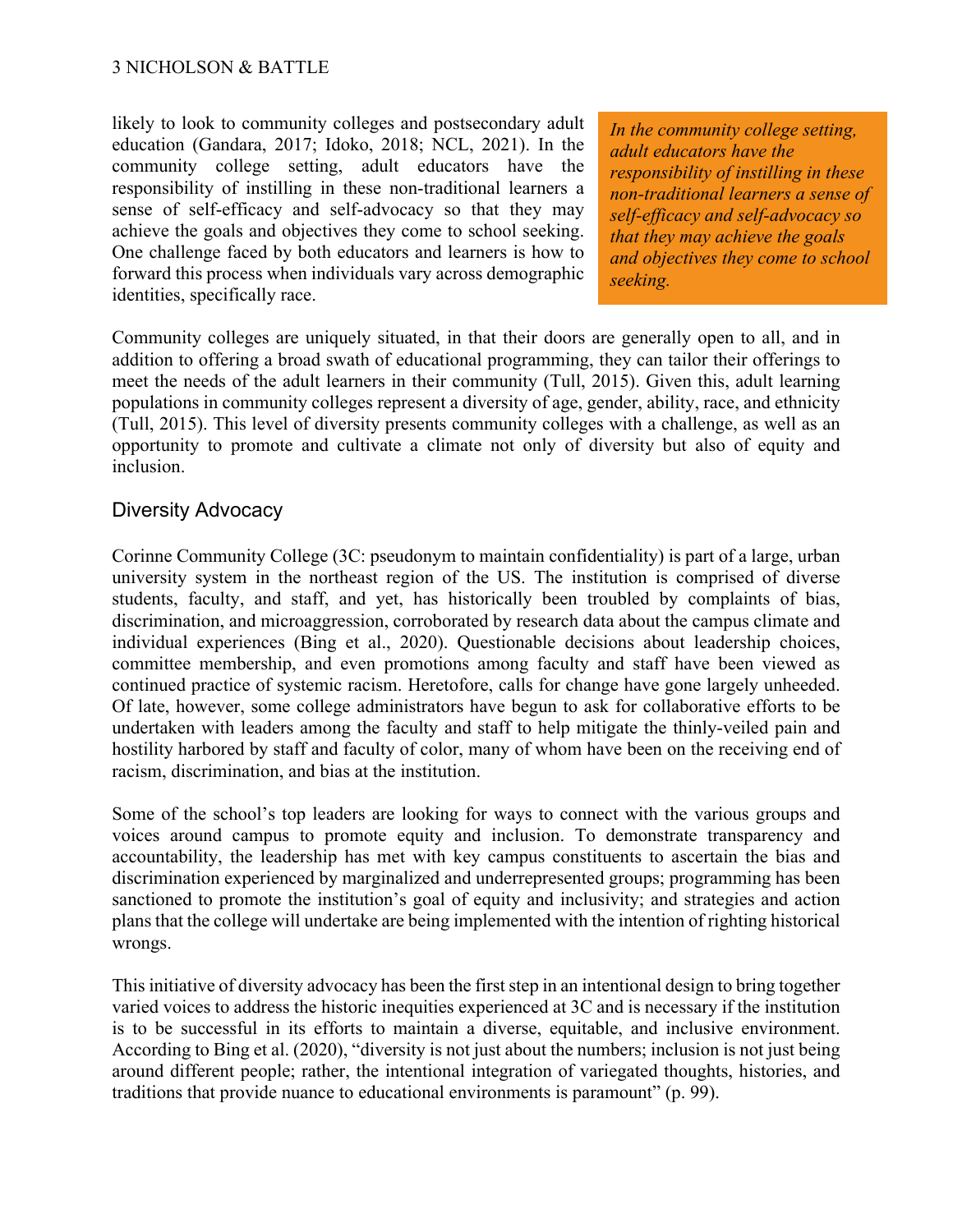## ADULT EDUCATION MID- (DUAL) PANDEMICS

Over the past several years, challenges, such as declining college enrollment, economic downfalls, and budget cuts threatened the vitality of community colleges. However, the outbreak of a global health pandemic was not something that could have been anticipated, nor could anyone have predicted the catastrophic impact it would have, specifically on educational systems. As a result of the coronavirus - COVID-19 - adult educators found themselves in a whirlwind of transformation and transition that has forever changed the face of education provision.

#### Pandemic: COVID-19

In January 2020, America, along with many other countries around the world, began hearing reports of an outbreak of a coronavirus that had begun in December 2019, in Wuhan, China (Dong & Bouey, 2020; Yao et al., 2020). According to the Centers for Disease Control and Prevention and departments of health all across the nation, predictions about the rapid spread of this highly infectious and dangerous virus that contributed to the interruption of travel, work, school, and business, abounded (CDC, n.d.). In an effort to minimize the spread of the deadly disease, colleges and universities assessed international travel and study abroad programs, calling home faculty and students, and travel to and from countries designated by the CDC as contagion hotspots were prohibited; measures were instituted to test and quarantine students and faculty returning from affected areas (CDC, 2020).

Nationwide, as the spread of the virus threatened the health and safety of students, faculty, and staff, higher education grinded to a halt. With federally mandated mass closures of colleges and universities, adult educators were faced with making a rapid transition to remote, online, and distance education with little to no preparation time. Adult educators' proclivity for traditional face to face learning was fractured by the sudden onset of a new environment: remote learning (Lomicka, 2020). Shifting to online platforms at the start of the academic semester for 3C faculty was challenging. Synchronous and asynchronous methods of teaching and learning, for students and faculty, created a sense of vulnerability that still lingers today.

In March of 2020, postsecondary institutions were faced with the sudden challenge of suspending all in-person activities, including live, classroom instruction, and closing their doors to students, fully converting to remote, online distance learning. At this time, Corinne Community College, along with most other colleges and universities across the country, implemented an exhaustive transition to distance learning. For 3C faculty and staff, updates were provided with public health information on the threat and spread of the novel coronavirus within the college community. While no reported cases were presented, information was disseminated to 3C faculty outlining the capacity and infrastructure being implemented to provide online education and support to students during the imminent university-wide closure. An immediate university-wide recess was implemented for faculty to assess didactical practices designed for the remainder of the academic school year.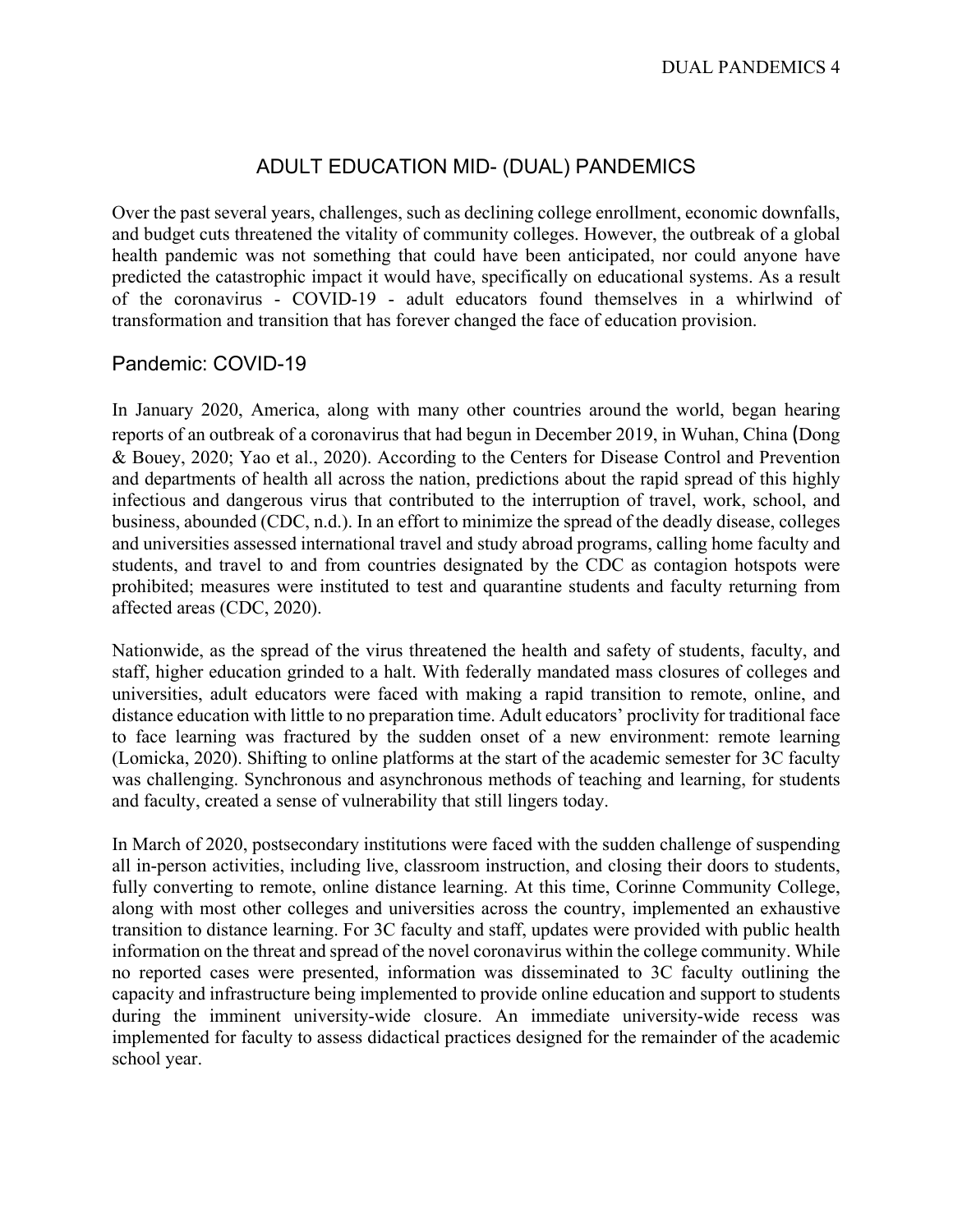#### 5 NICHOLSON & BATTLE

The transition for adult educators at 3C would require an expeditious conversion to synchronous learning. Traditional methods of pedagogy were replaced with the fragmented architecture of online learning. Faculty and staff were faced with the struggle of navigating remote learning with little to no training or support. Access to technology, environments conducive to online learning, and the lack of supportive services made this transition difficult for underrepresented and disadvantaged students from a myriad of diverse backgrounds, facing drastic inequities in economic wealth and access that highlighted the devastating effects of the dual pandemics that have plagued the nation in recent months.

During this time of transition preparation, 3C faculty and staff collectively responded to the ultimate call to action by supporting and accommodating students in areas of mental health and well-being, enrollment, advisement, and deadline extensions for exams, assignments, and internships. Alterations in traditional pedagogical practices resulted in faculty and students being forced to acclimate to new technological platforms, such as Blackboard/Blackboard Collaborate, Microsoft Teams, and Zoom, to name a few.

Counseling and mental health support services were made available to students experiencing difficulty coping with the stress and anxiety of the virus. Initially, faculty and staff were allowed to work remotely from home based on documented recommendation from a health care provider but antithetical to the support provided to students was the consideration of the psychosocial and socio-emotional needs of faculty and staff who had to consider their own health and safety, and that of their families.

Not only has the impact of COVID-19 highlighted disparities in health, access to healthcare, education, and race, it has also highlighted a system of injustice that impacts underrepresented groups of minoritized individuals, particularly adult students, and educators (Pew Research Center, 2017). Adult education will forever be marred by the devastating effects of the pandemic in ways that have revealed inequities in health, access to healthcare, technology, and education as adult learners contended and managed with forced social isolation, mental health issues, an abysmal economic future (within a fractured financial market), and calls for social justice in the wake of national unrest (Verma et al., 2020). While community colleges play a vital and prominent role within local communities by providing post-secondary education to adult learners, the prominence of racism was magnified in academia as both adult learners and educators managed and adapted to the life-threatening challenges imposed by the dual pandemics of COVID-19 and systemic racism.

## Pandemic: Systemic Racism

In the middle of the COVID-19 global pandemic, which has once again exposed the blatant health inequities, discrimination, and racist practices experienced by poor, low-income communities of color, the killing of George Floyd highlighted the long-term effects of systemic racism and its devastating impact on the lives of minoritized individuals; the pandemic of racism. The lived experiences of Black people have been marred by systemic racism since the first enslaved Africans were brought upon what would become American shores. Their existence has been constructed by legislation that made them property of White slave owners, criminalized their access to learning,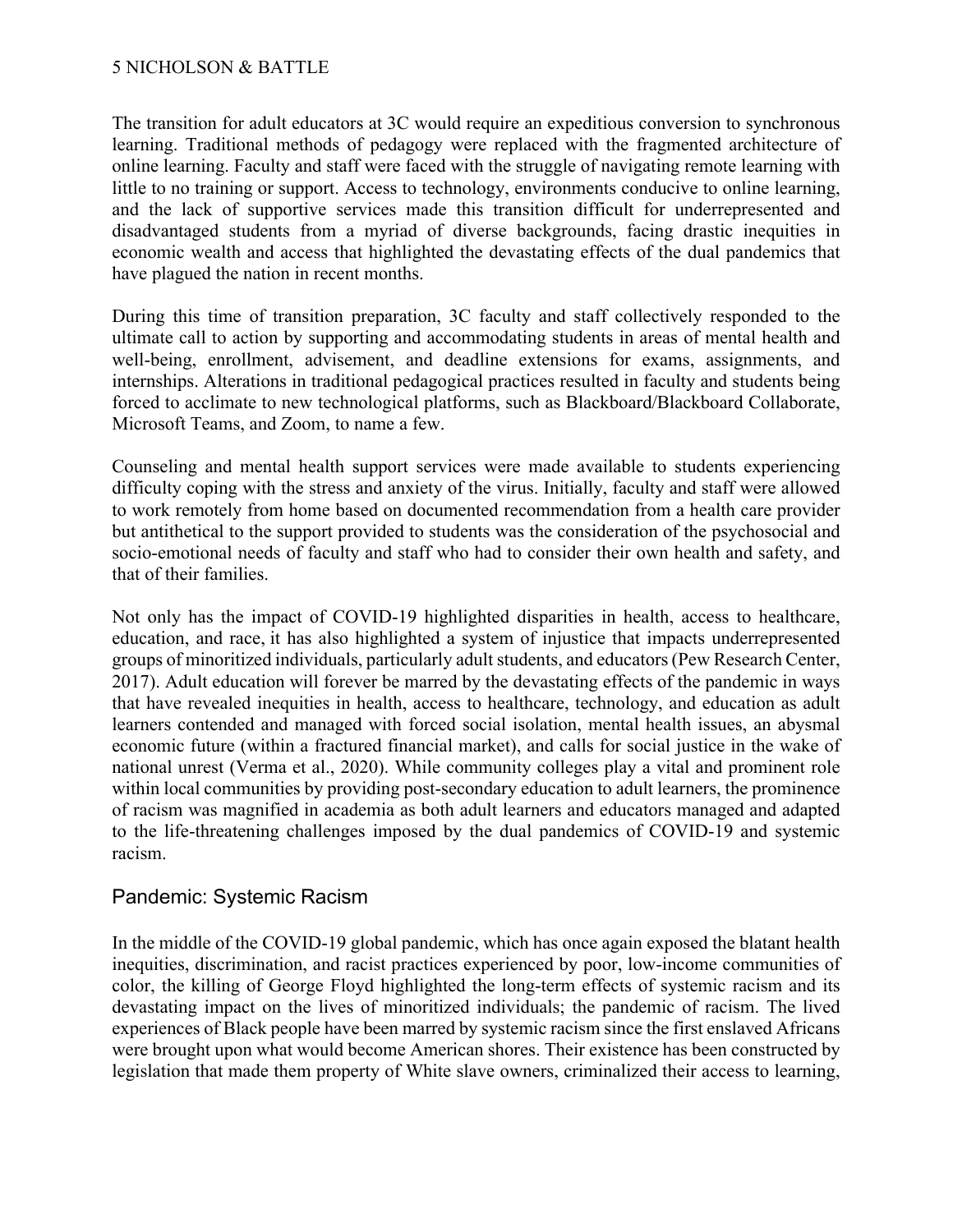employment, and their lack thereof, and refused them rights afforded to White citizens, including the basic necessities of life (Tate, 1997).

Systemic racism has been a pandemic long before it was labeled as such in the spring of 2020. The world, and America specifically, was reeling from the insidious nature of the COVID-19 coronavirus which was quickly deemed a pandemic because of its global destruction of life. Not until, example upon example of the lives of Black Americans - many of whom were innocent and/or unarmed - being taken at the hands of White individuals, some who were sworn to protect and serve, did the nation begin to take notice. Not until daily protests across American cities became relentless and global citizens marched, kneeled, or raised fists in solidarity, did the clarion call sound that this too was a pandemic, marked by the surreptitious nature of the callous disregard for, and destruction of life; Black lives specifically.

## *Black Lives Matter*

"Black Lives Matter" is not only a chant heard around the world, or just the focal point of murals

*While Black Lives Matter is a social justice movement with a mission to dismantle White supremacy, structural racialization, and to mobilize Black and minoritized communities to fight against injustices, it is but one cog in the wheel of social equity.*

on streets and walls, but it is a movement highlighting that the lives of Black people in America (and by extension across the world) are not expendable (BLM, n.d.). Black Lives Matter (BLM) is a collective activist movement that was founded in 2013 by three Black women -Patrisse Khan-Cullors, Alicia Garza, and Opal Tometi - in response to the acquittal of George Zimmerman in the shooting death of 17-year old Trayvon Martin (BLM, n.d.).The use of Black Lives Matter has been widely used in reference to the activist movement, a slogan and/or hashtag, and the recent protests across the world as a result of racial injustices. In a 2017 survey conducted by the

Pew Research Center, 55% of Americans say they either strongly support or somewhat support the Black Lives Matter movement, with 34% opposing the movement. While Black Lives Matter is a social justice movement with a mission to dismantle White supremacy, structural racialization, and to mobilize Black and minoritized communities to fight against injustices, it is but one cog in the wheel of social equity.

At the crossroad of addressing the evident global health and racial pandemics is the manner in which educators deal with structural racialization. Powell (2013) denoted structural racialization as a process that examines the uneven distribution of opportunities accentuated by the "fluid and dynamic nature of race" (p. 1). The BLM Movement is crucial to "imagining and creating a world free of anti-Blackness, where every Black person has the social, economic, and political power to thrive" (BLM, n.d.). Adult educators, regardless of their opposition to or support of the Movement, would do well to incorporate its tenets into their pedagogy and curricula, to promote equity and inclusivity among their students; teaching them a 'new normal".

## The Wellbeing of Adult Educators

Further investigation into the impact of COVID-19 revealed that faculty are experiencing increased professional isolation; a sense of isolation that is potentially stifling the connectedness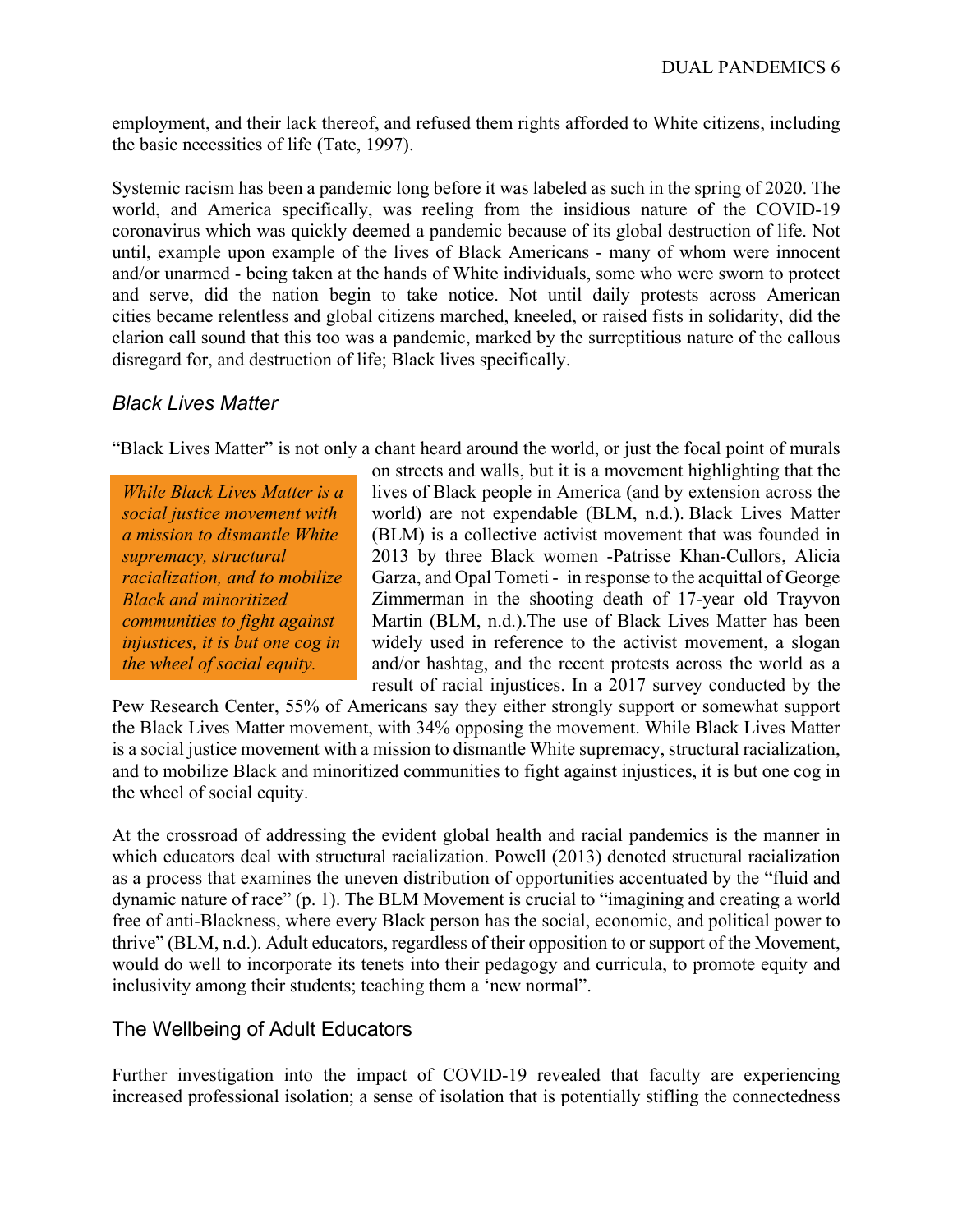and social interaction between students and faculty, while adjusting to, and dealing with, the psychosocial and socio-emotional toll of the pandemic (Lomicka, 2020; Knight, 2020). Knight (2020) suggests "the onset of the COVID ‐19 pandemic adds a new layer of complexity to professional isolation" (p. 299). As adult educators struggle to find balance in their personal and professional lives, working remotely has added another layer of exposure to the realities of physical and social distancing. The convergence of personal and professional responsibilities, compounded with rapid increases in COVID-19 related deaths, and the possibility of having to adjust to new technology, has the potential to stifle a faculty member's ability to fully engage in the college community's opportunities for professional development and camaraderie (Knight, 2020).

During this unprecedented time of health risk and civil unrest, faculty members had to manage the many moving pieces of their lives while trying to fully comprehend the magnitude of what was happening in the world, and within the communities in which they serve. Over the past several months, many of them experienced difficulty in juggling homeschooling of young and teenage students, care of and for senior and/or susceptible family members, virtual meetings, navigating student concerns about graduating or finishing the semester, coping with personal loss(es), and grappling to understand the intersectionality of racism and discrimination, all while focusing on staying healthy, mentally and physically.

While mental health has been a top priority for many college and university administrators, COVID has exacerbated its proliferation, producing higher incidences of stress and anxiety among students, staff, and faculty members (Active Minds, 2020; Lederman; 2020). Since the onset of the COVID-19 pandemic, focused attention has been centered on the impact of mental health in the higher educational setting. A recent study conducted by *Inside Higher Ed* (Lederman, 2020)*,* found that in March 2020, 92% of college and university presidents reported being very/somewhat concerned about the mental health of students; 88% reported being very/somewhat concerned about the mental health of employees (Lederman, 2020). At Corinne Community College, the impact of the COVID health crisis created an environment for adult educators contextualized in the burgeoning chasm of mental health and education delivery, while simultaneously necessitating the creation and implementation of varied provision of mental health services to address the needs of its educators.

Concurrently, the continued increase of 3C's cross-campus communications regarding the racial climate, both within its hallowed halls, as well as on the world stage, and the conversations within and among individual campus affinity groups, revealed the depth and breadth of the weight it bears upon, not only POCs, but upon both non-POC and international faculty as well. Those who stand in solidarity with faculty of color are too struggling with the senseless killing of Black Americans, understanding the institutional and systemic inequities and disparities in all facets of life experienced by POCs, and figuring out if, how, and, what to do about it. Among 3C's faculty, mental stress is evident in conversations that flow about excess responsibilities - both personal and work-related, feelings of exhaustion, and the need to 'check out'.

Additional, yet different services, are also needed to address the compounded layers of anxiety, fear, isolation, noise, and trauma bred by the daily local, national, and global protests against racial injustice. Adult educators, learning to unpack their own issues around race must also create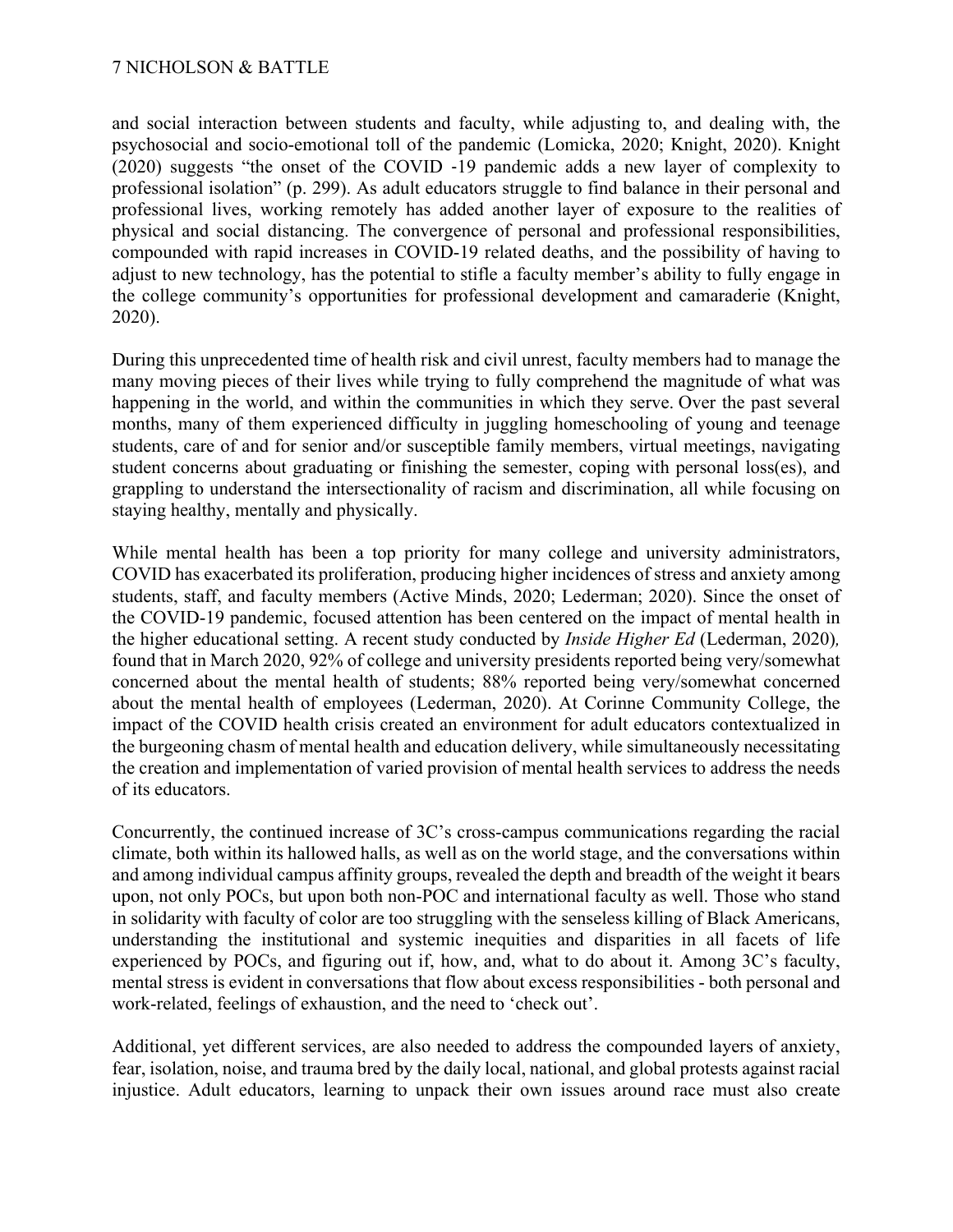educational environments that support and promote equity, justice, and inclusivity with and for students who have different levels of understanding and experience surrounding these issues. Any one of these concepts alone is complicated and complex, comprehensive, and demanding; added together, they create a recipe for mental and physical exhaustion.

The conflagration of these issues begs the question: how can adult educators effectively provide educational services to their students when their mental health is weighted down under the consequences of these dual pandemics?

## ADULT EDUCATION POST-PANDEMIC

The daily operations and functions of colleges and universities will forever be changed due to COVID-19. Navigating in this era of 'new normal' is pushing adult educators to begin thinking of ways to reshape their pedagogy and to integrate factors of health and racial disparities in the classroom, both remotely and beyond. The future costs incurred by higher education institutions across the nation will require not only examining fiscal budgets, and the recruitment and retention of adult educators and students, especially those of color, but also the cost-benefit analysis of centering social equity and social justice.

## The Impact of COVID-19 on Adult Education

The impact of COVID-19 on higher education clearly demonstrated the disparities in access to resources necessary to advance education in distance learning platforms. Low-income and immigrant students, like those who attend Corinne Community College, were challenged to maintain their educational pursuits when required to transition to online learning, not only for themselves, but perhaps for children now at home as well. The loss of educational environments, the demands of shared home space and time, and the forced learning and utilization of new and different virtual platforms were daunting for adult learners and educators alike.

Further, cuts in governmental funding and institutional budgetary constraints leading to instructor layoffs, and decreased tuition payments due to declining enrollment trends, stifle the academic success and support of impact of systemic racism on the American educational system has been evidenced through the lenses of such groundbreaking minoritized students. Yet, it is imperative for adult educators to refine and strengthen their pedagogical strategies, to adopt new instructional designs, and to develop new facilitation and communication skills that enhance the learning

*The litigation as school desegregation to affirmative action policies. The current acknowledgement of the continued inequities caused by this treacherous phenomenon has paved the way for reform at all levels in American education; particularly in adult education.*

environment, thereby ensuring access and equity for adult learners. Technology is now a solid fixture in the provision of educational services; the stigma of online learning must be reshaped and re-labeled.

The Impact of Systemic Racism (Black Lives Matter) on Adult Education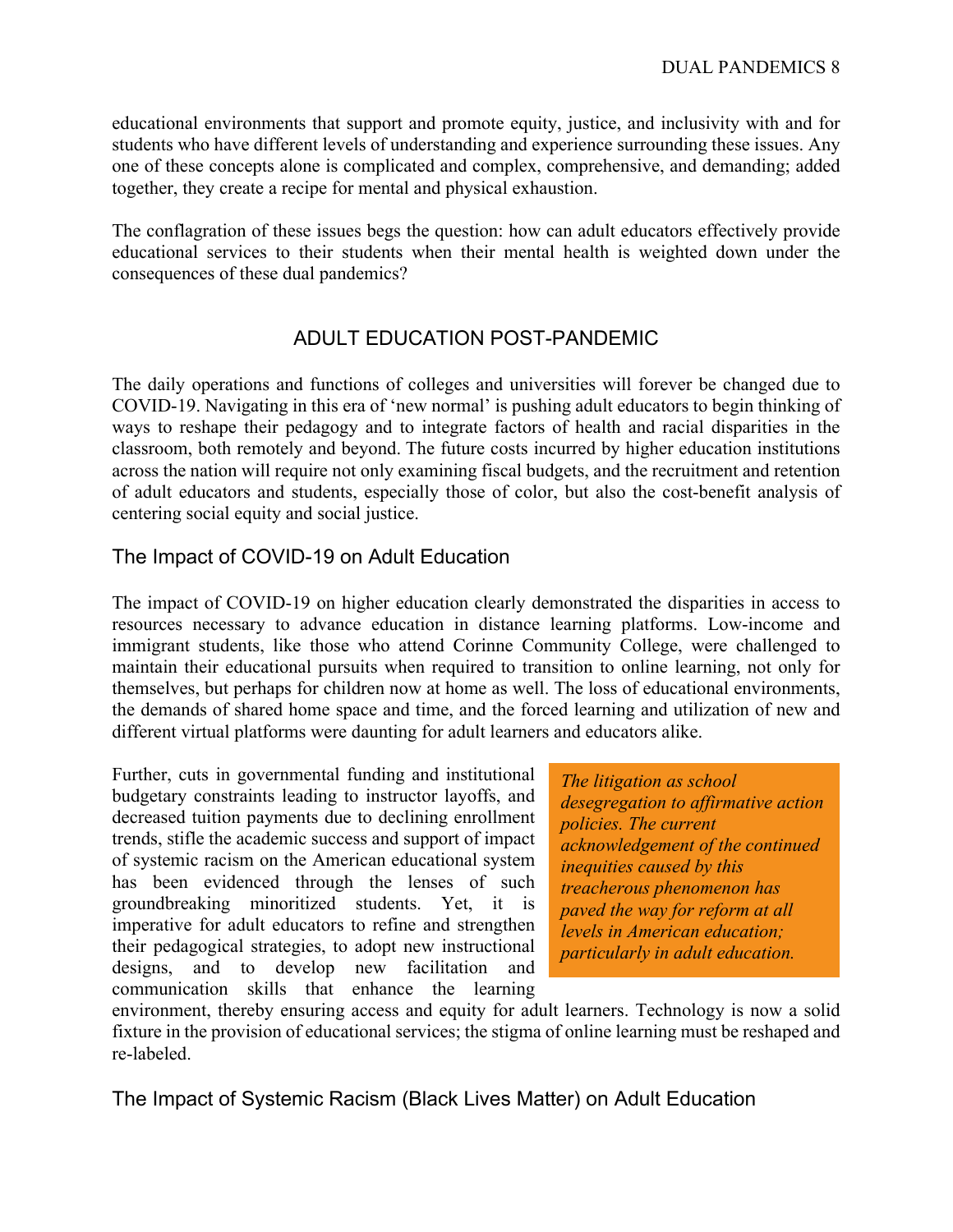The impact of systemic racism on the American educational system has been evidenced through the lenses of such groundbreaking litigation as school desegregation to affirmative action policies. The current acknowledgement of the continued inequities caused by this treacherous phenomenon has paved the way for reform at all levels in American education; particularly in adult education. Colleges and universities are now actively and intentionally creating courses, programs, and certification that address social equity and social justice issues. There are myriad virtual town hall meetings, webinars, and training about the many facets of re-imagining what is taught about racism, anti-Blackness, and bias, how it is taught, and who teaches it.

This pandemic is forcing adult educators to confront their own values, beliefs, biases, and for those to whom it applies, sense of entitlement and privilege, and to figure out how to unlearn generations of false understanding. Then, begin to learn and teach anew ways to value all people, and to ensure that their classrooms (whether remote or in-person) are environments where all voices are heard.

## How These Pandemics are Shaping the Future of Adult Education

The impact of COVID-19 on institutions of higher education will be many and varied, including, but not limited to those related to economics, pedagogy, technology, health, and race.

The economic impact of COVID-19 on colleges and universities has and will result in massive cuts to part-time and adjunct teaching faculty members, student support services and programs, in addition to other non-essential operations. Comprehensive reductions in expenditures could potentially have a devastating impact on student enrollment, delivery of classroom instruction, and future financial sustainability (Lederman, 2020). The rippling effects of this economic trajectory could potentially mean the loss of faculty (primarily of color), and/or increased teaching loads for those remaining, crowded classrooms or virtual platforms, which add to the responsibilities of already overburdened instructors, thereby once again, negatively impacting their mental and physical health. Time away from the educational environment needed by these faculty members to address their mental and physical needs will create a cyclical trend impacting the already declining economics of, and educational provision at, institutions of higher education.

Another major factor affecting college and university funding is the decision to hold in-person classes vs remote learning. Students, or more so their parents, may be unwilling to pay for an altered college and campus experience. Declines in campus enrollment will subsequently impact already dwindling tuition. This, too, is a cyclical problem because colleges and universities need the funding to invest in online and remote platforms to continue student engagement and to ensure student success (Lederman, 2020). In-person instruction vs distance learning is highly dependent upon the ability to maintain social distancing mandates and to continually clean and disinfect all used spaces, which, too, requires fiscal consideration.

Concomitantly, the convergence of these dual pandemics has given rise to renewed calls for funding at colleges and universities to address diversity, equity, and inclusion. School leadership, administration, and faculty are being held accountable for their failure to adequately address these issues previously and are being called upon to immediately develop and implement new social equity strategies. Demands are made known that faculty, staff, and student recruitment and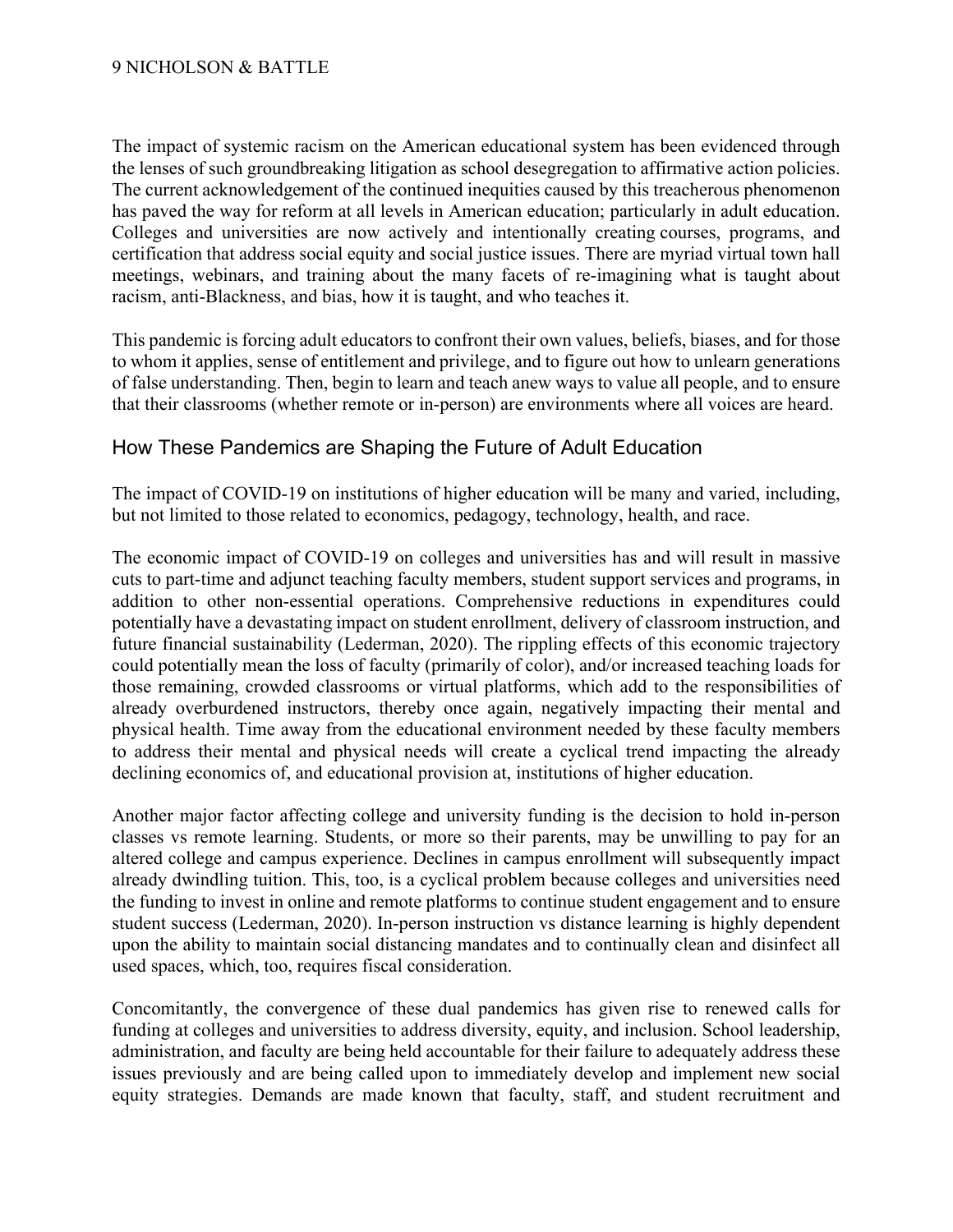retention efforts must be transparent, equitable, and inclusive, and that institutional pedagogy needs to include not only the voices of various scholars, but instruction must also demonstrate how each topic area impacts or is impacted by social equity and social justice (Democracy and Social Justice, 2020).

It is evident that for adult education, the COVID-19 pandemic and the pandemic of systemic racism have created questions that were not previously thought about, or at least, not to the extent that they now require: How can educational provision be accommodated that ensures the health and safety of faculty, staff, and students? Is online/distance learning an effective and sufficient educational provision medium? How can institutions maintain economic solvency via hybrid or online instruction? Can institutions center mental health and social equity, and how will it be funded? Will institutions need to continually upgrade and/or change technology platforms to meet educational demands? Answers to these questions must be considered critically and in the context of the systems that impact them and are impacted by them. Adult learners, educators, and higher education institutions are faced with several challenges that reflect the forever-changed environment of adult education.

#### RECOMMENDATIONS

To mitigate the effects of the COVID-19 pandemic, colleges and universities presented adult educators with little to no options on how to facilitate the immediate overhaul of in-person educational instruction to a completely online environment. Creating a digital community of adult learners requires skill, time, and effort, which was not a consideration given the dire circumstances. During the transition to online, remote, and distance learning, adult educators had to manage multiple priorities, including personal and family obligations and professional multiple priorities, including personal and family obligations and professional responsibilities. With very little time for higher education administrations to assess student access to digital tools and resources, faculty were expected to assist in the process of ensuring flexibility in instructional design, assessment, and student engagement. Across the country, faculty diligently worked to create environments of success and engagement, using digital resources, tools, and guides to encourage and support students (Lomicka, 2020).

Having to shoulder the burden of continued educational instruction amid sickness and death, experiencing social distancing and isolation, and witnessing social and racial unrest created challenging, and sometimes unhealthy, environments for adult educators. How could they effectively teach and mentor their students while dealing with their own overwhelming stresses?

In an attempt to address this question, we offer several recommendations for consideration by adult educators and institutions of higher education as a guide to help adult educators manage in the midst of dual pandemics.

#### Fully Incorporate Adult Educators/Education in Mainstream Academe

Adult learners bring value to higher education, whether in credit-bearing or continuing education divisions (Mackinnon & Floyd, 2011). As self-motivated and self-directed learners, they are educators as well, and particularly in the midst of dual pandemics are among the most vulnerable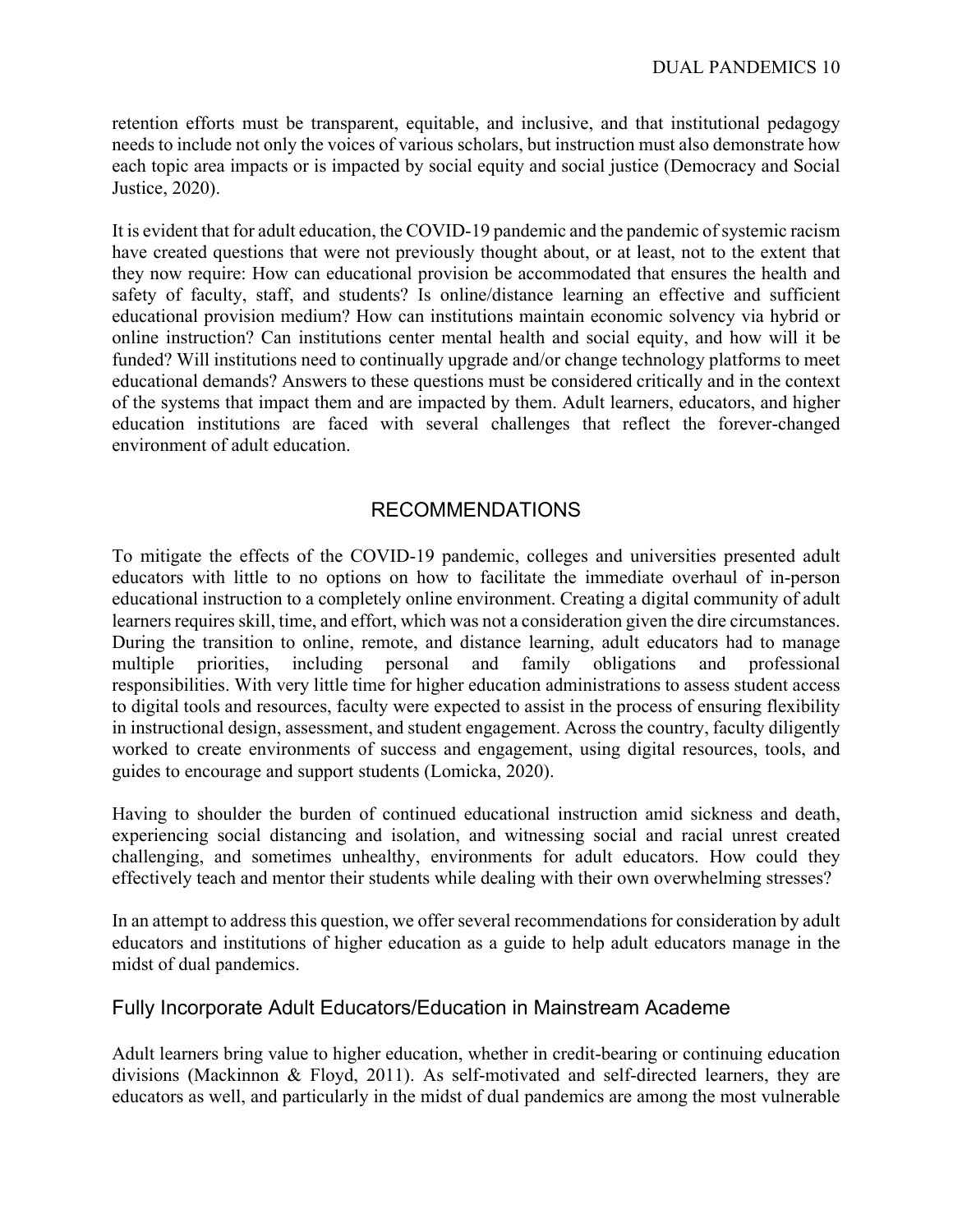#### 11 NICHOLSON & BATTLE

in higher education. The impacts and demands of the dual pandemics necessitate the (re)defining of adult educator/education and adoption into mainstream academe, lending credence to the profession while simultaneously utilizing a wider lens with which to view higher education, and providing a broader support collective.

## *Professional Development Policies & Practices*

The move to online learning and teaching evidenced the lack of technological training and experience of many faculty members who were required to provide an almost seamless transition in educational provision. Ongoing professional development would equip adult educators with the skills and expertise needed in the changing face of education (Baker, 2020).

## *Online Faculty Community*

A dedicated platform specifically for faculty to share and exchange resources, pedagogy, and curricula, and as a medium to give and receive support, where issues and concerns can be voiced without fear of reprisal. Baker (2020) notes that such communities, "should be a safe environment where people can express concerns, frustrations and trepidation without the need to engage in impression management" (p. 1).

## *Mental Health Initiatives*

In optimal times, colleges and universities have inadequate resources to address the mental health needs of its staff and faculty. Given the morbid nature of COVID-19 and the detriment it has left in its wake, and the continued trauma of systemic racism, institutions need to invest more funding into helping adult educators mitigate the nefarious and potentially long-lasting effects of the dual pandemics on their psychological well-being.

## *Difficult Dialogue & Action*

Higher education institutions need to create spaces for cross-campus dialogue about social equity and social justice issues that lead to meaningful action, establishing and maintaining equitable and inclusive learning environments. For effective diversity, equity, and inclusion work to occur, open and honest discussions need to take place for adult educators to confront their personal biases, and to learn about and value the experiences of others (Bing et al., 2020)

## *Laughter*

The compounded impact of the dual pandemics has created a diseased sore on the psychosocial well-being of adult educators, that if allowed to fester, will forever alter their psyches. One simple way to ward off this contagion is the gift of laughter. Mounting data is proving the positive shortand long-term effects of laughter (Mayo Clinic, 2021). Among many effects, laughter may relieve and activate stress responses, soothe tension, improve one's mood, and relieve pain. One of the other positive benefits of laughter is that it can be shared with anyone, at any time. Adult educators would do well to engage in laughter, even if only for a few moments, alone or among friends, family, or colleagues to maintain positive mental health.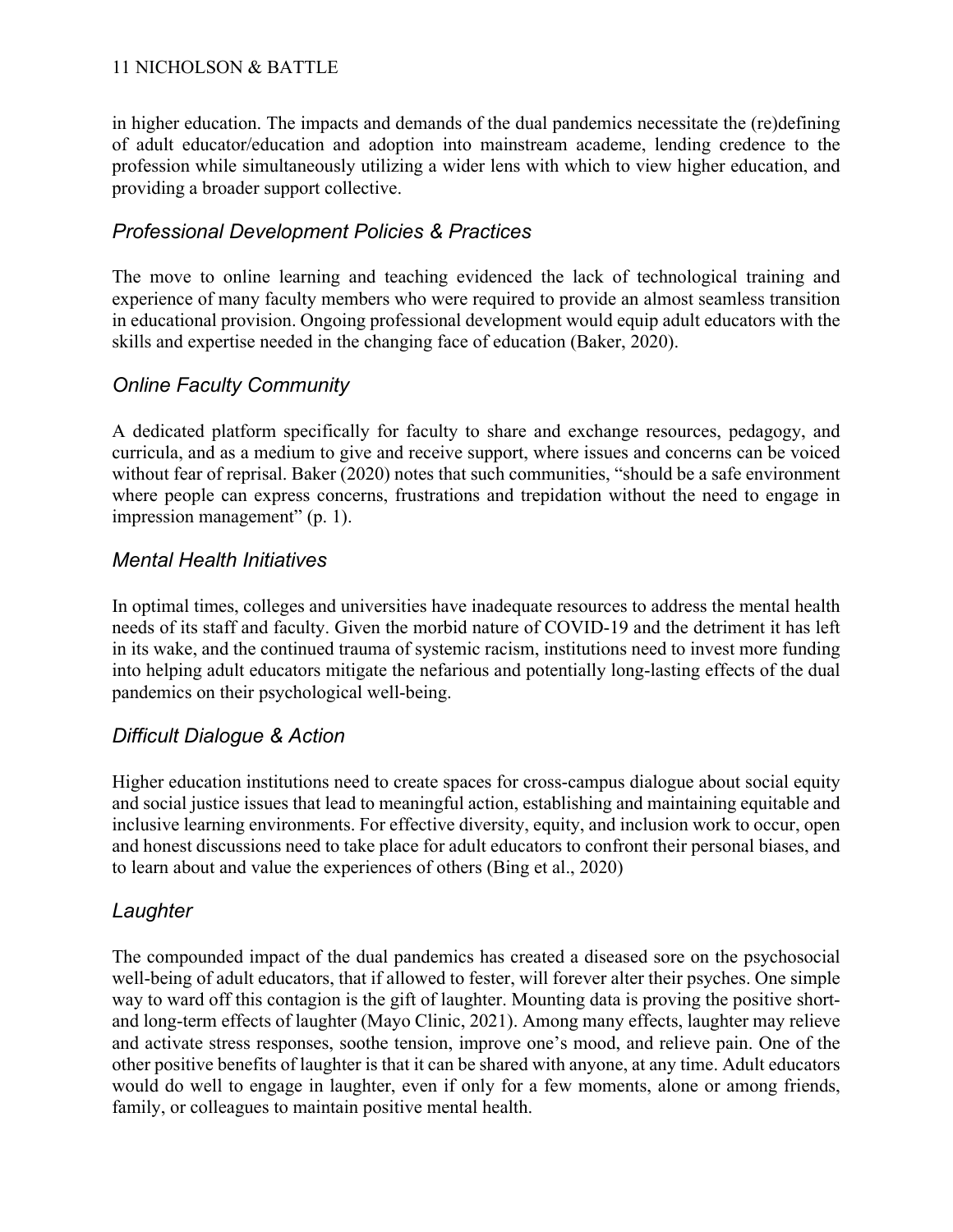#### **CONCLUSION**

If hindsight is 20/20, then this is the time that America must look back upon its infamous history and begin to see and accept the error of its ways, and to make real and lasting change. The COVID

*If hindsight is 20/20, then this is the time that America must look back upon its infamous history and begin to see and accept the error of its ways, and to make real and lasting change.*

pandemic will not continue in perpetuity, as evidenced by the Spanish Flu pandemic of 1918. Systemic racism, however, which was woven onto the fabric of this nation, needs to be intentionally eradicated. The nexus of these dual pandemics necessitates systemic and systematic change in all areas of life: nutrition and healthcare, education, business, politics, and the policies that govern them all.

Adult educators are, now more than ever, responsible for developing the understanding, thoughts, and habits of students, and must consciously examine their own beliefs and values as they shape the vision of global individuals who will run the world. The vision must be clear and must be predicated upon the belief that all lives have value, regardless of skin color or national origin. Social equity and social justice have to become the bedrock of education, for it is here that great minds and thinkers are nurtured, and the foundations of society are established and implemented. Adult educators must tout the vision from every classroom, virtual platform, hamlet, and mountaintop because a people without a vision - left in the throes of a racial pandemic - will surely die.

#### REFERENCES

- Active Minds. (2020). Young Adult Mental Health Survey (3,239+ student respondents). www.activeminds.org/studentsurvey
- American Association of Community Colleges. (2019). *Community college enrollment crisis? Historical trends in community college enrollment.* <https://www.aacc.nche.edu/wp-content/uploads/2019/08/Crisis-in->Enrollment-2019.pdf
- Ashford University. (2017, May 10). *Top strategies and benefits of adult learning*. [https://www.ashford.edu/online](https://www.ashford.edu/online-)degrees/online-learning/top-strategies-and-benefits-of-adult-learning
- Baker, V. (2020, March 25). How colleges can better help faculty during the pandemic. *Inside Higher Ed.*  [https://www.insidehighered.com/views/2020/03/25/recommendations-how-colleges-can-better-support](https://www.insidehighered.com/views/2020/03/25/recommendations-how-colleges-can-better-support-)their-faculty-during-covid-19
- Bing, V. M., Hendrickson, J., & Nicholson, W.M. (2020,). From diversity to inclusion: Challenges and opportunities at an urban community college. *Dialogues in Social Justice, An Adult Education Journal 5*(1), 96-104. https://journals.uncc.edu/dsj/article/view/960
- Black Lives Matter. (n.d.). *What we believe.* https://blacklivesmatter.com/what-we-believe/
- Brockett, R. G., & Donaghy, R.C. (2005). Beyond the inquiring mind: Cyril Houle's connection to self-directed learning. *Proceedings of the Adult Education Research Conference.* https://newprairiepress.org/cgi/viewcontent.cgi?article=2736&context=aerc
- Centers for Disease Control and Prevention. (n.d.). *Get the facts about coronavirus.*  https://www.cdc.gov/coronavirus/2019-nCoV/index.html
- Centers for Disease Control and Prevention. (2020, March 9). *Guidance for institutions of higher education with students participating in international travel or study abroad programs.*  https://www.cdc.gov/coronavirus/2019-ncov/community/student-foreign-travel.html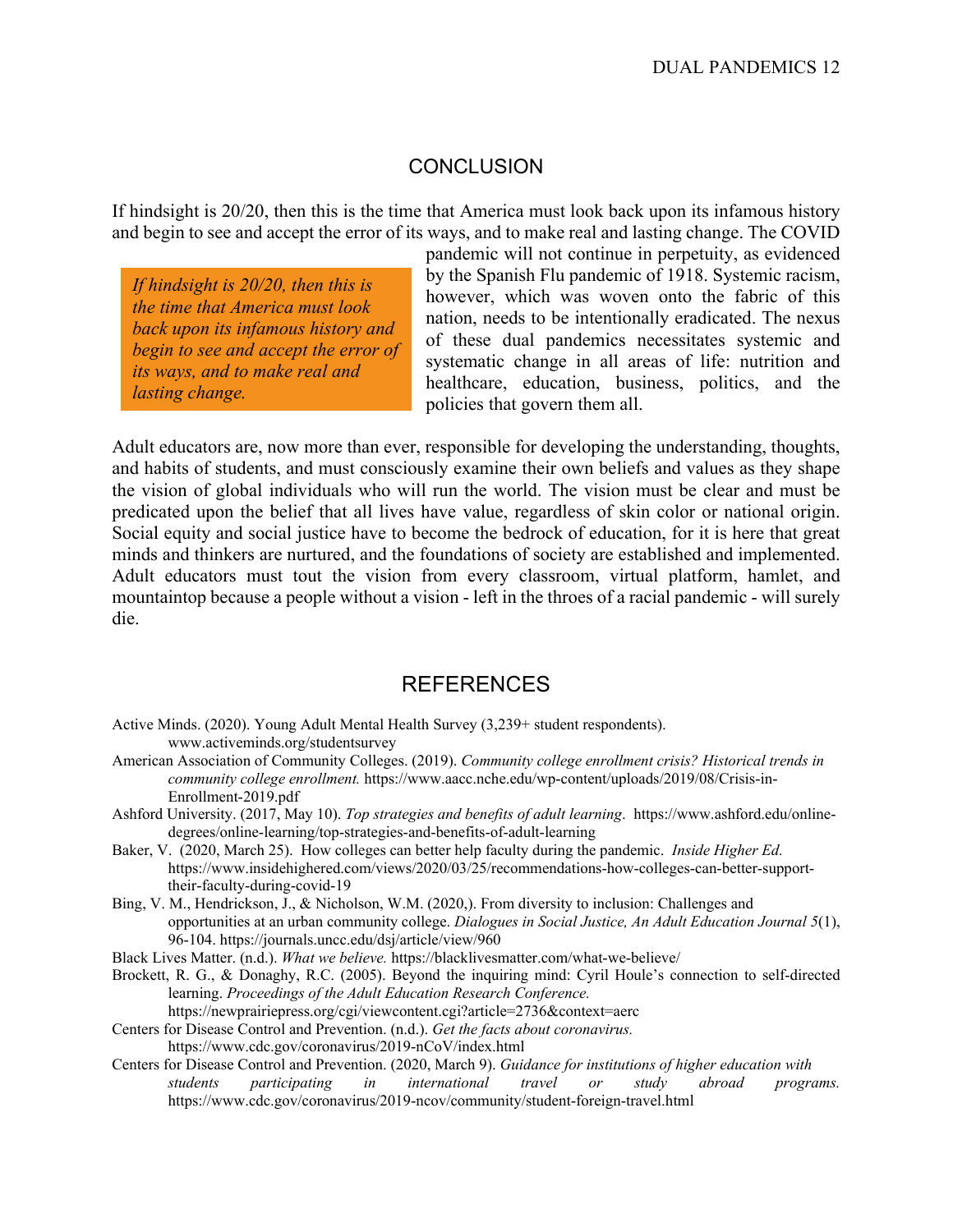#### 13 NICHOLSON & BATTLE

- Democracy and Social Justice (Producer). (2020). *Dismantling White supremacy in the academy* [Webinar]. https://youtu.be/de90zrQzkao
- Dong, L., & Bouey, J. (2020). Public Mental Health Crisis during COVID-19 Pandemic, China. *Emerging Infectious Diseases*, *26*(7), 1616-1618. https://dx.doi.org/10.3201/eid2607.200407
- Education Corner. (2020). *Community colleges vs. universities.* [https://www.educationcorner.com/community](https://www.educationcorner.com/community-)college-vs-university.html
- Field, J (n.d.). *Adult learning, health, and well-being- changing lives.* https://files.eric.ed.gov/fulltext/EJ954303.pdf
- Gandara, P. (2017). The potential and promise of Latino students. *Adult Educators,* 4- 11. <https://www.aft.org/ae/spring2017/gandara>
- Idoko, E. (2018). *Perceived factors that influence adult learners' persistence and retention in adult basic education* [Doctoral dissertation, Walden University]. Walden University ScholarWorks.
- Knight, S.W. P. (2020). Establishing professional online communities for world language educators. *Foreign Language Annals, 53*(2), 298–305. https://doi.org/10.1111/flan.12458
- Lederman, D. (2020, March 27). Presidents Fear Financial, and Human, Toll of Coronavirus. *Inside Higher Ed*  https://www.insidehighered.com/news/survey/college-presidents-fear-financial-and-human-tollcoronavirus-their-campuses
- Lomicka, L. (2020). Creating and sustaining virtual language communities. *Foreign Language Annals, 53* (2), 306–313. https://doi.org/10.1111/flan.12456
- Mackinnon, F. J. D, & Floyd, R. D. (2011) Nontraditional college students. In M. J. Cuyjet, M. F. Howard-Hamilton, and D. Cooper (Eds.) *Multiculturalism on Campus: Theory, models, and practices for understanding diversity and creating inclusion* (pp. 327-346). Stylus Publishing.
- Mayo Clinic. (2021, July 29). *Stress relief from laughter? It's no joke.* [https://www.mayoclinic.org/healthy](https://www.mayoclinic.org/healthy-)lifestyle/stress-management/in-depth/stress-relief/art-20044456
- Miller, M. T., Grover, K. S., Deggs, D. M., D'Amico, M., Katsinas, S. G., & Adair, L. (2016). Adult education in community colleges: New challenges to old problems. *Journal of Adult Education, 45*(2), 17-23. https://www.proquest.com/scholarly-journals/adult-education-community-colleges-newchallenges/docview/1870958274/se-2?accountid=14605
- Pew Research Center. (2016, March 22). *Lifelong learning and technology.*  [https://www.pewresearch.org/internet/2016/03/22/in-addition-to-socio-economic-class-there-are](https://www.pewresearch.org/internet/2016/03/22/in-addition-to-socio-economic-class-there-are-)differences-in-adult-learning-with-respect-to-race-and-ethnicity/
- National Coalition for Literacy. (2021). *Key terms and definitions.* https://national-coalition-literacy.org/aboutadult-literacy/key-terms/
- Pew Research Center. (2017, August 29). *Partisan divide wider than racial gap in support for Black lives matter*. https://www.pewresearch.org/fact-tank/2017/08/29/views-of-racism-as-a-major-problem-increasesharply-especially-among-democrats/ft\_17-08-29\_racismproblem\_3/
- Powell, J. A. (2013). Deepening our understanding of structural marginalization. *Power & Race, 22* (5), 1- 3. https://belonging.berkeley.edu/sites/default/files/SeptOct%202013%20PRRAC%20Disparities%20Articl e.pdf
- Tate, W.F. (1997). Critical race theory and education: History, theory, and implications. *Review of Research in Education, 22*, 195-247. http://www.jstor.org/stable/1167376
- Tull, A. (2015). Introduction to student affairs in the community college. In A. Tull, L. Kuk, & P. Dalpes (Eds), *Handbook for student affairs in community colleges* (pp. 3-17). Stylus Publishing.
- Verma, G., Campbell, T., Melville, W., & Park, B.Y. (2020). Science teacher education in the times of the COVID-19 Pandemic. *Journal of Science Teacher Education, 31*(5), 483-490, doi: http://10.1080/1046560X.2020.1771514
- Yao, Z., Chen, J., Wang, Q., Liu, W., Zhang, Q., Nan, J., Huang, H., Wu, Y., Li, L., Liang, L., You, L., Liu, Y, & Yu, H. (2020). Three patients with COVID-19 and pulmonary tuberculosis, Wuhan, China, January–February 2020. *Emerging Infectious Diseases, 26*(11).<https://doi.org/10.3201/eid2611.201536>